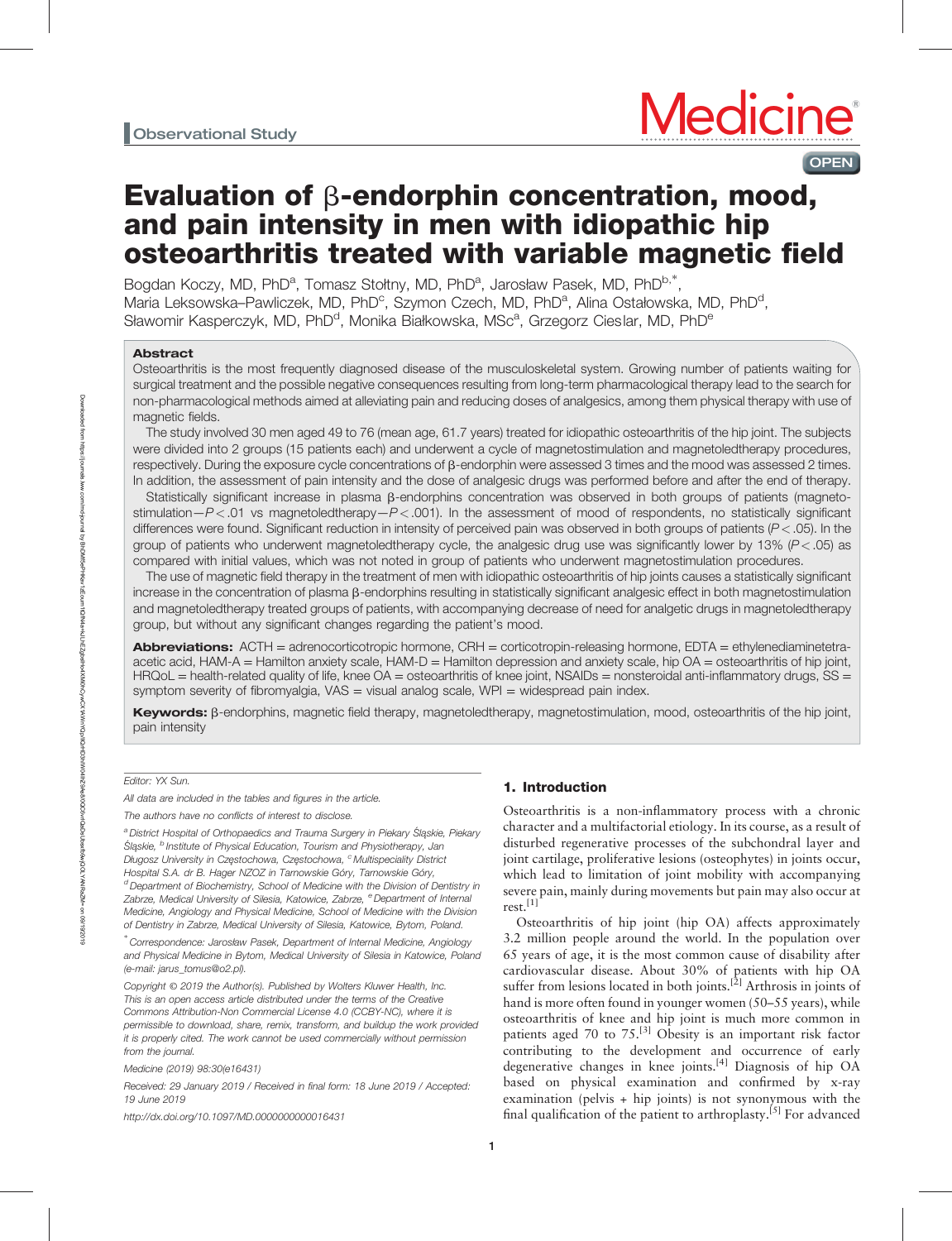forms of this disease, the most efficient method of treatment is total hip arthroplasty.<sup>[6,7]</sup> In patients not qualified for arthroplasty due to numerous health problems of internal organs, a conservative treatment with use of analgesics and physiotherapy is applied. Effectiveness of physiotherapy in the treatment of pain in the course of degenerative disease depends to a large extent on the knowledge and selection of guidelines on the basis of which physicians recommend a visit to a physiotherapist.[8] Choice of a specific method of physical therapy or physiotherapy exercises should always take into account both the clinical condition of the patient and the physiotherapist's experience.<sup>[9]</sup> The use of analgesics improves the quality of life of patients but their long-term application can lead to many side effects (toxic effects on the liver and kidneys, hematopoietic system, and gastrointestinal mucosa), and also involves the cost of medication. Thorlund et al<sup>[10]</sup> showed that chronic (over 1 year) use of analgesics in patients with osteoarthritis of knee and hip joints affected the exacerbation of symptoms of comorbidities in the treated group of patients. Acute bleeding from the upper gastrointestinal tract is an acute complication of the chronic use of nonsteroidal antiinflammatory drugs (NSAIDs) in analgesic therapy, which is a life-threatening condition. Every year in the United States, 41,000 patients over 65 years are hospitalized, while in the Netherlands >5000 patients, with gastrointestinal bleeding caused by NSAIDs abuse, >10% of patients do not survive. The unit cost of treatment of this complication of analgesic pharmacotherapy was calculated at almost 43,000 Euro. In the light of the above data, the continuous search for non-invasive, safe, and cheap therapeutic methods that are an alternative to pharmacological methods of treatment of osteoarthritis appears to be fully justified.

Combining the calculation of costs of magnetic field treatment with the pain costs of paracetamol 1500mg per day, it can be assumed that direct costs of both forms of therapy are comparable, while in the case of treatment with paracetamol (the basic painkiller) the cost of treatment should be additionally taken into account when calculating the total cost of therapy inflammatory and hemorrhagic disorders in the upper gastrointestinal tract and hematological complications.

b-endorphins are the opioid substances produced by the organism—derivatives of morphine (endogenous opiates), which on the one hand show an analgesic effect due to eliminating pain sensation by reducing the amount of nociceptive action potentials, and on the other hand—they just like opium can cause euphoria. Chemical composition of the so-called "happiness hormone" consists of at least 20 different endorphins called molecules of emotions. They are produced in the brain and spinal cord under the influence of stress stimuli. In case of disease, they effect on emotional and immune system of a human being, stimulating to fight the disease and being, in a sense, the body's response to the treatment.[11,12]

Chronic diseases of the musculoskeletal system with persistent pain, which lasts for years, and surgical procedures can cause depression, mood disorders, or anxiety. Each patient responds to the disease in an individual way, and negative reactions occur in varying degrees. Some of them may develop into chronic neurotic or depressive syndromes that occur even when the physical health prognosis is good.<sup>[13]</sup> In the perioperative period, a mood depression can be observed, which may be the result of the patients' perception of the fact of surgery, analysis of the meaning of life, and their own situation. High severity of anxiousdepressive reactions, exceeding adaptive abilities of patients may contribute to complications in the course of treatment and rehabilitation.[13,14]

Nowadays, the fight against pain has become one of the most common forms of doctor's activity. For complete elimination or significant reduction of pain perceived by patients, pharmacological (oral or intra-articular), surgical, and other methods of analgesic therapy are used. According to current trends in hip arthroplasty, total arthroplasty with a short metaphysis pin should be used in standard surgical procedures for patients with osteoarthritis of hip joint (hip OA). Patients awaiting arthroplasty or not eligible for it, for various reasons, may benefit from symptomatic, manual, and physical therapies.<sup>[6,15]</sup> Among methods of analgesic physical therapy, in medical practice due to confirmed positive influence of the magnetic field on the human body, also magnetic field therapy is applied. Actually the most commonly used magnetic fields have frequencies up to 100Hz and magnetic field induction values up to 15mT. Analgesic effects of low frequency magnetic fields are comparable with the analgesic effect of morphine in experimental studies carried out so far.<sup>[16,17]</sup>

The aim of the study was to compare the therapeutic efficacy of 2 forms of physical therapy with use of variable magnetic field (magnetostimulation and magnetoledtherapy) in the treatment of men suffering from idiopathic osteoarthrosis of hip joint, basing on assessment of plasma  $\beta$ -endorphin concentration, mood, and pain intensity.

## 2. Material and methods

The consent for the study protocol was obtained from the Bioethical Commission of the Medical University of Silesia in Katowice—permission no. NN-6501-195/I/06/07.

The study involved 30 men aged 49 to 76 years (mean age, 61.7 years) treated for idiopathic hip OA in Specialistic Orthopedic-Traumatic Clinic. The study group consisted of patients awaiting hip arthroplasty, whose pain related to degenerative lesions of 1 hip joint had been present for at least 1 year. Qualification of the above-mentioned patients to the research group was carried out by a physician—specialist in orthopedics, basing on the results of physical examination of the hip joint confirmed by x-ray examination.

Subjects were randomly divided into 2 groups (15 patients each) who were subjected to 15 procedures of magnetostimulation or magnetoledtherapy, respectively.<sup>[18,19]</sup>

Procedures of magnetostimulation and magnetoledtherapy were carried out 12minutes daily at the same time in the morning hours, for 3 weeks with a break on Saturdays and Sundays.

Patients from the first group were subjected to magnetostimulation procedures applied to the patient with the use of large clinical ring-shaped applicator of Viofor JPS Standard device (Med&Life, Komorów, Poland) placed in the region of hip joints, which generated the variable magnetic field basing on the mechanism of ionic magnetic resonance.<sup>[20]</sup> Procedures were carried out using programme—P2 (application of variable magnetic field using JPS system basing on the phenomenon of ionic magnetic resonance, with saw-like shape of basic impulse and frequency of 180–195Hz, grouped in packages with frequency of 12.5–29Hz, groups of packages with frequency of 2.8–7.6Hz, and series with frequency of 0.08–0.3Hz) mode of application—M2 (application of variable magnetic field with magnetic field intensity increasing cyclically every 10 or 12 seconds from 0.5 to a selected value, during the whole procedure)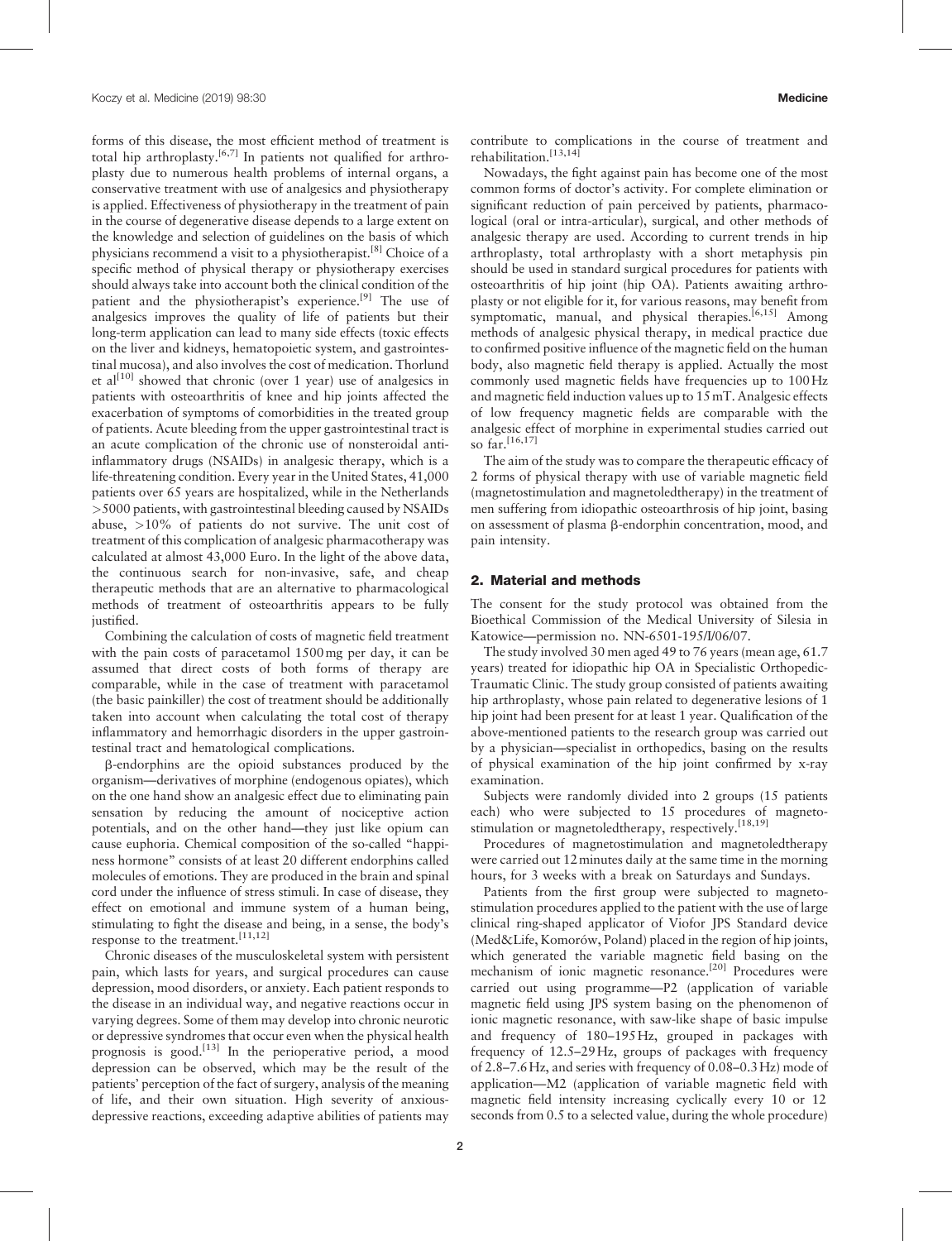and intensity—8, which corresponds to mean magnetic induction value of  $42.7 \mu T$  and peak induction value of  $480 \mu T$ .

Patients from the second group were subjected to magnetoled therapy procedures with use of local eliptic magnetic-light applicators of Viofor JPS Magnetic Light device (Med&Life, Komorów, Poland) placed in the region of hip joints which generated variable magnetic field with saw-like shape of basic impulse and frequency of 180 to 195Hz, grouped in packages with frequency of 12.5 to 29Hz, groups of packages with frequency of 2.8 to 7.6Hz and series with frequency of 0.08 to 0.3Hz and mean induction value of  $45 \mu$ T in the distance of 10 cm from the surface of the applicator with simultaneous emission of light radiation generated by 48 LED diodes in frequency range of red light ( $634 \pm 5$  nm) with frequency of light impulses of 181.8 Hz, maximal power of radiation in impulse 880mW and energy density of  $0.\overline{48}$  J/cm<sup>2</sup>.

Plasma concentration of  $\beta$ -endorphins was assessed in blood samples collected from patients 1 hour before the initial exposure as well as in the morning on the day of last exposure and 2 weeks after the completion of exposure cycle. For the assessment of plasma  $\beta$ -endorphin concentration 4mL of venous blood was collected from the ulnar vein using a closed Vacutainer system for tubes containing anticoagulant ethylenediaminetetraacetic acid (EDTA) and 0.6TIU/mL of aprotinin. Plasma obtained from the collected blood samples by centrifugation (2500 rpm for 10 minutes) was transferred to Eppendorf tubes and stored in a freezer at –85°C until the determinations were made. Determination of b-endorphin concentrations was preceded by the extraction of mentioned peptides from the plasma on SEP-COLUMN C18 columns. Quantitative determination of b-endorphins in the obtained extract was carried out by the radioimmunoenzyme method according to the instructions for the kit (Cat. No. RK-022-14,  Endorphin [Human] RIA Kit), from manufacturer Phoenix Pharmaceuticals, Inc., CA. Coefficient of variation between 2 lines and within the series was respectively: 8% and 2.6%.

The state of mood was assessed twice: before the beginning and after the end of exposure cycle according to the modified 7-Item Hamilton Depression Rating Scale.

Pain was assessed according to the Husskinson 10-point visual analog scale (VAS) (0 points—the lack of pain, 10 points—the most severe pain that patient had in his life-time). The evaluation of the pain intensity was carried out according to following pattern: 1 hour before the start of the exposure and then 1 hour after the end of the exposure—on the 1st, 7th, 14th, 21st, 28th, and 35th day of the exposure cycle. The last 2 evaluations were carried out on the 7th and 14th day after the end of the exposure cycle.

Amount of analgesic drugs taken daily before and after treatment was also assessed. During the study, patients from both groups took their own analgesics. The dosage of analgesics for each patient was normalized to the amount of his/her uptake before the treatment.

#### 3. Statistical analysis

Statistical analysis was carried out with use of the Statistica 7.1 PL package (StatSoft Polska Sp. z o.o., Kraków, Poland). Values calculated for measurable variables are presented as the arithmetic mean value with standard deviation (SD). Normality of the distribution was checked by the Shapiro-Wilk test and the homogeneity of the variance was checked by the Levene test. Comparative analysis between both groups was made using the Student  $t$  test for independent samples and Mann–Whitney  $U$ test. In each group of patients the Student  $t$  test for dependent samples and Wilcoxon pairs order test were used for comparison of related variables in particular time periods of the study. Analyzed differences at the significance level of  $P < .05$  were considered statistically significant.

## 4. Results

The characteristics of the clinical state of the subjects from both groups before the beginning of physical therapy cycle are presented in the Table 1.

No statistically significant differences of initial values of analyzed parameters were observed between both groups of patients.

Results of determination of plasma concentration of  $\beta$ -endorphins in particular time periods of the study in both groups of magnetic field treated patients are presented in Fig. 1.

In both groups of magnetic field treated patients with hip OA the mean value of plasma concentration of  $\beta$ -endorphins on the day of last procedure and also 14 days after the end of the cycle of procedures increased statistically significantly in comparison to the initial values before the beginning of the cycle of procedures. In group of patients subjected to magnetoled therapy procedures the mean value of plasma concentration of  $\beta$ -endorphins on the 14th day after the end of procedures cycle slightly increased as compared with the value on the last day of the exposure cycle, while in group of patients subjected to magnetostimulation procedures the mean value of plasma concentration of

Table 1

Characteristics of clinical state of patients with idiopathic hip osteoarthritis from both groups treated with magnetostimulation and magnetoledtherapy respectively, before the therapeutic cycle.

| <b>Parameter</b>                                                               | <b>Magnetostimulation</b><br>$n = 15$ |       | <b>Magnetoledtherapy</b><br>$n = 15$ |       |       |
|--------------------------------------------------------------------------------|---------------------------------------|-------|--------------------------------------|-------|-------|
|                                                                                |                                       |       |                                      |       |       |
|                                                                                | Age of patients, y                    | 61.69 | 8.85                                 | 62.27 | 12.90 |
| Average duration of pain, y                                                    | 3.69                                  | 2.39  | 4.60                                 | 1.72  | .152  |
| Pain intensity score in 10-gradual visual analogue scale (VAS) (points)        | 5.77                                  | 2.62  | 6.07                                 | 1.44  | .907  |
| Number of analgesic drug tablets per day                                       | 1.62                                  | .26   | 1.37                                 | 0,81  | .790  |
| State of the mood in modified 7-Item Hamilton Depression Rating Scale (points) | 3.85                                  | 77،   | 3.67                                 | 1.50  | .669  |
| B-endorphin serum concentration, pg/mL                                         | 20.48                                 | .81   | 20.75                                | 2.09  | .712  |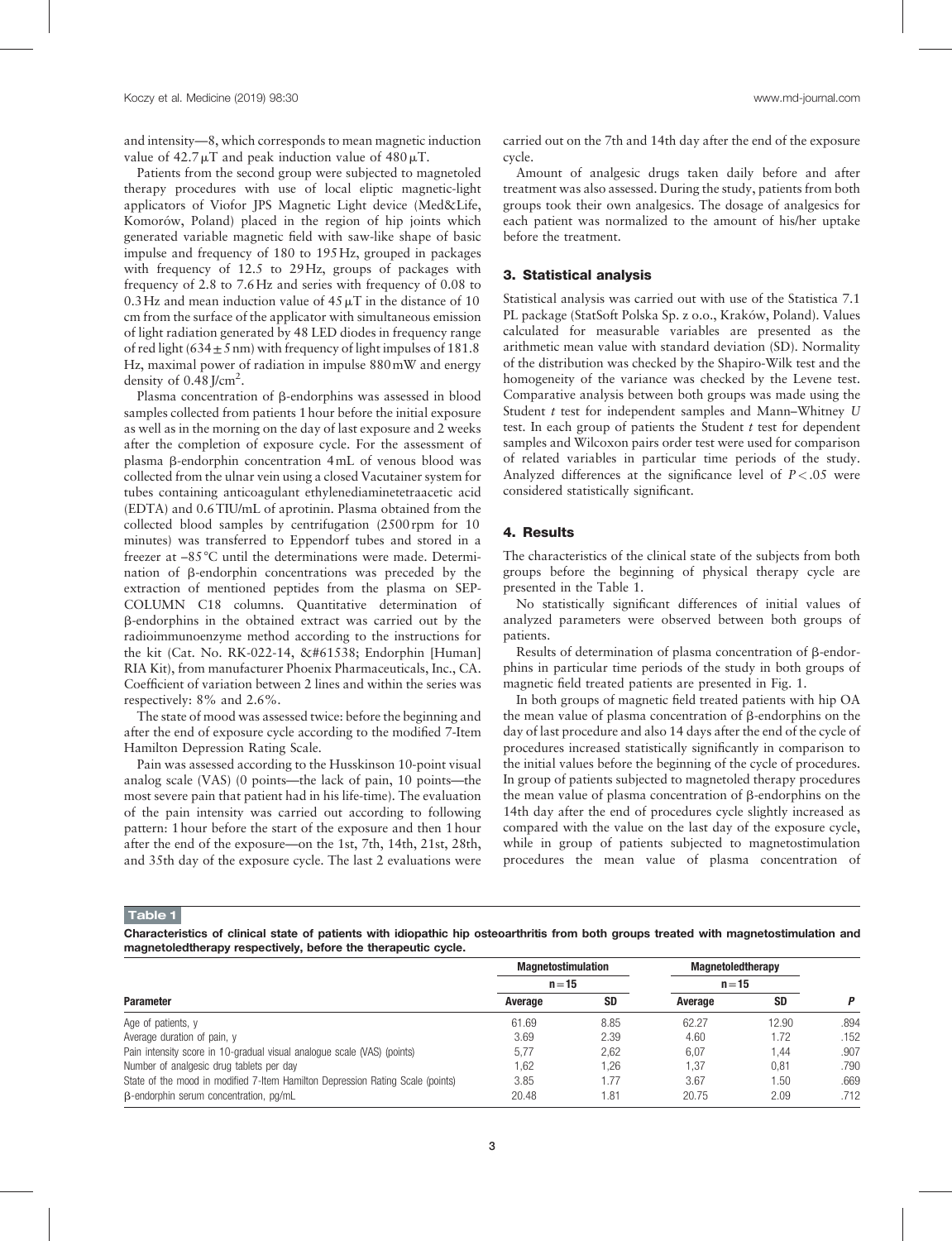

Figure 1. Plasma concentration of B-endorphins (mean value and SD) (pg/mL) in both groups of patients with idiopathic hip osteoarthritis treated with magnetostimulation and magnetoledtherapy respectively, at various time periods of the study.

b-endorphins on the 14th day after the end of procedures cycle slightly decreased as compared with the value on the last day of the exposure cycle, but the observed differences were not statistically significant.

Results of assessment of the patient's mood in both groups of magnetic field treated patients are presented in Fig. 2.

No statistically significant differences in the score (number of points) of 7-Item Hamilton Scale of mood evaluation assessed before the beginning and after the end of the cycle of magnetic field therapy procedures was observed in both groups of magnetic field treated patients with hip OA.

Results of assessment of pain intensity with use of VAS scale in both groups of magnetic field treated patients are presented in Fig. 3.

In both groups of magnetic field treated patients with hip OA in all time periods of assessment (on the 1st, 7th, 14th, and 21st day of procedures cycle, as well as on the 7th and 14th day after the end of procedures cycle) the score (mean number of points) in the

VAS scale was lower in comparison to initial values on the day of beginning of procedures cycle, but the differences were statistically significant only on the 7th day of a cycle of procedures in magnetostimulation group and on the 7th and 14th days of a cycle of procedures in magnetoledtherapy group. No statistically significant persistent reduction in pain intensity was observed after the completion of a cycle of magnetic field therapy procedures in both groups of patients.

The results of percentage change of dose of analgesic drugs in relation to initial dose treated as 100% in both groups of magnetic field treated patients are presented in Fig. 4.

In group of patients subjected to magnetoledtherapy procedures a distinct tendency for reduction of the doses of analgesic drugs taken by patients in relation to initial dose, both during a cycle of the procedures and till the 14th day after the completion of a cycle was observed, with statistically significant differences on the 21st day of a cycle of the procedures as well as on the 7th and 14th days after completion of a cycle. On the contrary in



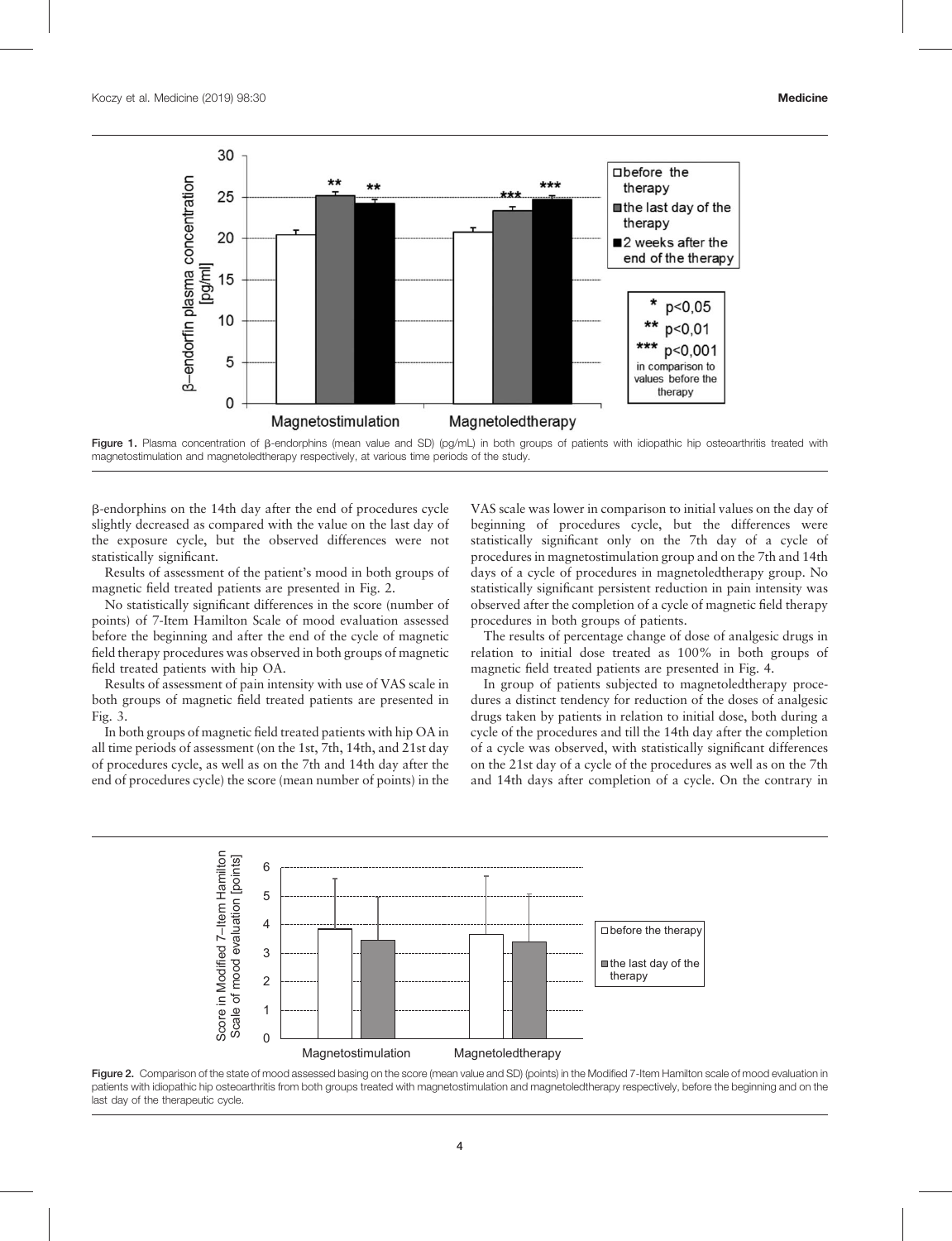

Figure 3. Pain intensity (mean value and SD) (points) assessed with use of the VAS scale in patients with idiopathic hip osteoarthritis from both groups treated with magnetostimulation and magnetoledtherapy respectively, at various time periods of the study. VAS=visual analog scale.

group of patients subjected to magnetostimulation procedures no significant changes in the doses of analgesic drugs neither during a cycle of the procedures nor after the completion of the cycle were observed.

methods, though  $\beta$ -endorphins show not only a strong analgesic effect, but also play an important role as a neurotransmitter in the transmission of stimuli within the nervous system.<sup>[11,22]</sup>

## 5. Discussion

Most of the research studies regarding the therapeutic effects of variable magnetic fields, that has been carried out so far, is of an experimental nature and evaluate mainly the analgesic effect of this physical factor.[21,22] Among the papers available in the literature there are no results of the studies assessing the changes in the concentration of endogenous opiates:  $\beta$ -endorphins in animals and humans under the influence of physical therapy

Assessment of the concentration of  $\beta$ -endorphin in blood plasma carried out in the present study in the examined men at particular time periods of the study confirmed that both analyzed methods of magnetic field therapy cause a statistically significant increase of  $\beta$ -endorphin level. Higher concentration of  $\beta$ -endorphins was observed in patients subjected to magnetoledtherapy by 12% and 19%, on the last day of procedures cycle and on the 14th day after the end of procedures cycle, respectively  $(P < .001)$ , in comparison to patients subjected to magnetostimulation—by 23% and 18% on the last day of procedures cycle and on the 14th day after the end of procedures cycle, respectively  $(P < .01)$ .



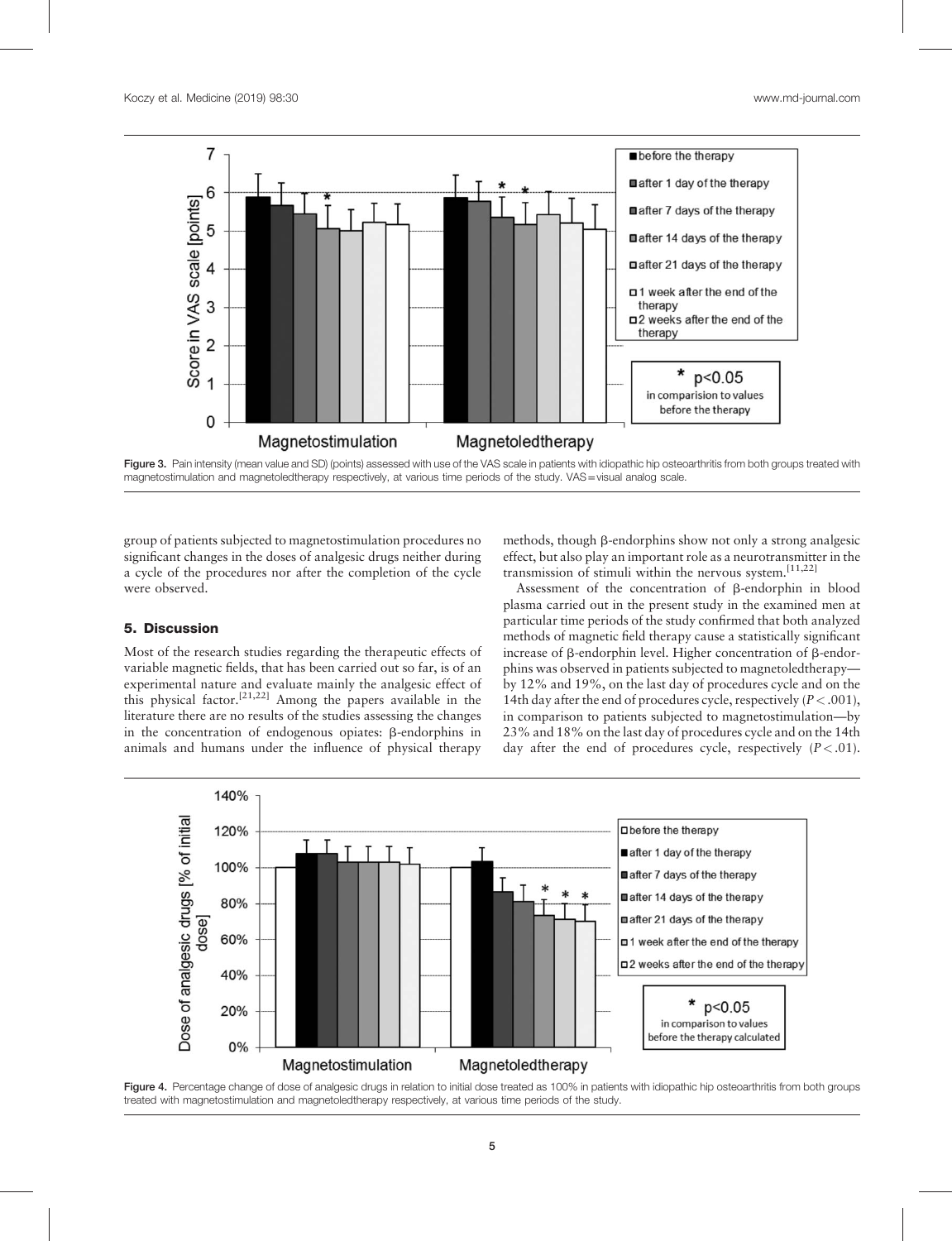Different results were obtained by Ossenkopp and Cavaliers. They show that exposure of CF-1 and C57BL mice with activated by exposing mice to stressors endogenous opioid systems to variable magnetic field attenuates the daily rhythm in morphineinduced analgesia and inhibites the analgesic and locomotor effects of the endogenous opioids. According to the authors, this was due to changes in the level of calcium ion contents in brain tissue.<sup>[12]</sup> In turn Mohammed et al<sup>[23]</sup> evaluated the effectiveness of laser acupuncture in the treatment of 40 patients with bilateral knee osteoarthritis. Twenty patients from experimental group treated with laser radiation showed significant increase in serum b-endorphin concentration and a decrease in serum substance P concentration, with accompanying pain reduction estimated with use of the VAS scale, as compared with patients from control group exposed to sham exposure.

In present study a subjective assessment of the severity of pain in the hip joint confirmed that in the group of patients subjected to magnetostimulation procedures a statistically significant reduction of the pain intensity by  $14\%$  ( $P < .05$ ) on the 14th day of a therapeutic cycle occurred. Similar results were obtained in the study performed by Sieron et  $al^{[24]}$  in which a treatment with use of a cycle of magnetostimulation procedures confirmed its beneficial analgesic effect in patients with peripheral OA, degenerative lesion of the spine joints as well as rheumatoid arthritis and posttraumatic lesions of the peripheral joints. In turn Thamsborg et  $al^{[25]}$  proved high analgesic effectiveness of a treatment with use of pulsed magnetic field in patients with osteoarthritis of knee joint (knee OA).

Also in the group of patients subjected to magnetoledtherapy procedures the pain intensity decreased significantly on the 7th and 14th days of a therapeutic cycle, by 9% and 12%, respectively  $(P < .05)$ . Similar results were obtained by Cieslar et al<sup>[26]</sup> applying magnetoledtherapy procedures in the treatment of degenerative and inflammatory lesions in joints of the limbs.

Confirmation of the above studies are the results of the studies of Pasek et al<sup>[17]</sup> and Beaulieu et al,<sup>[27]</sup> in which they showed a positive effect of a treatment with use of variable and static magnetic fields on the intensity of perceived pain of joints, also in patients suffering from OA of knee joints and joints of upper limbs.

The most important difference between both analyzed therapeutic methods is that in magnetoledtherapy apart from generation variable magnetic field basing on the phenomenon of ionic magnetic resonance, with saw-like shape of basic impulse and frequency of 180 to 195Hz, grouped in packages with frequency of 12.5 to 29Hz, groups of packages with frequency of 2.8 to 7.6Hz and series with frequency of 0.08 to 0.3Hz and low magnetic induction value of ca.  $45 \mu T$ , also simultaneous emission of light radiation in frequency range of red light  $(634 \pm 5 \text{ nm})$  with frequency of light impulses of 181.8Hz, maximal power of radiation in impulse 880mW and energy density of  $0.48$  J/cm<sup>2</sup> is applied. Taking into account both own results presented in this paper and the results of above mentioned studies it seems that analgesic effect of low energy light radiation used in magnetoledtherapy with coexisting stimulation of b-endorphin secretion is more significant than that of variable magnetic fields applied in both analyzed methods.

It seems that in the mechanism of both analyzed methods using variable magnetic field an important role plays the influence of this physical factor on neuropathic-like symptoms in patients with  $OA$ . Blikman et al<sup>[28]</sup> determined the influence of neuropathic-like symptoms—adjusted for multiple influential covariates-on joint-specific function and health-related quality of life (HRQoL) in hip and knee OA patients. In this observational study 255 patients (117 with hip OA and 138 with knee OA) completed the modified pain DETECT questionnaire (mPDQ) to identify subjects with neuropathic-like symptoms (mPDQ score >12 was treated as possible neuropathic pain phenotype). The Western Ontario and McMaster Universities Osteoarthritis Index (WOMAC) and the RAND 36-Item Health Survey questionnaires were also used to assess joint-specific function and HRQoL respectively. Final results showed that neuropathiclike symptoms deteriorate the subjective rating of pain-related quality of life in hip OA patients and significantly influence joint function in knee  $\tilde{OA}$  patients. In turn French et al<sup>[29]</sup> estimated the prevalence of neuropathic pain in people with hip or knee OA using systematical reviewing and meta-analyzing. Observational studies which measured neuropathic pain in people aged 18 years and older with hip or knee OA were considered for inclusion among them 9 studies met the inclusion criteria. Authors concluded that neuropathic pain prevalence in people with knee or hip OA is considerable at 23% (95% confidence interval [CI]: 10–39%), with considerable heterogeneity ( $I^2 = 97.9\%$ ,  $P < .001$ ) and may be even higher when other potential causes of neuropathic pain are excluded.

In this study very important from the point of view of health safety and economy was to analyze the dynamics of use of analgesic drugs by patients. The assessment was carried out on the 1st, 7th, 14th, and 21st day of a cycle of procedures as well as on the 7th and 14th day after its completion. In the group of patients subjected to magnetoledtherapy, a statistically significant reduction of analgesic drugs doses was observed on the 21st day of a cycle of procedures by 29% ( $P < .05$ ) and also during 2 weeks after the end of a cycle of magnetoledtherapy procedures, as at the end of the treatment, a final reduction of drug doses by 32% was obtained  $(P < .05)$ . In turn in the group of patients subjected to magnetostimulation procedures, there was no statistically significant reduction of doses of analgesic drugs taken by patients during the study. Those results also indicate that analgesic effect of low energy light radiation is more significant than that of variable magnetic fields.

In patients from both magnetic field treated groups no significant changes of state of mood, assessed according to the modified 7—Item Hamilton Depression Rating Scale, were observed, whereas Talarowska-Bogusz et al<sup>[30]</sup> showed a relationship between perceived pain complaints and depression intensity, stating that a reduction in the severity of pain affects the mood of patients with mild and moderate depressive symptoms. Similar results were obtained by Pasek et al,  $[31]$  who after applying a combination of a magnetostimulation with pharmacological treatment in patients with drug-resistant depression showed statistically significant reduction in the severity of drugresistant depression symptoms of the treated patient, and the visible clinical improvement, that progressed with the duration of exposure. Also Sieron et al,  $[32]$  applying magnetostimulation, obtained a reduction in the severity of depressive symptoms in patients with depressive syndromes resistant to pharmacological treatment. Moreover in double blinded and randomized clinical trial of Khedr et  $al^{[33]}$  a significant pain relief and mood improvement in patients with fibromyalgia treated with 10 sessions of transcranial direct current stimulation was observed, with coexisting increase in serum  $\beta$ -endorphin level and negative correlations between changes in serum  $\beta$ -endorphin level and the changes in various scales rating the mood (Hamilton depression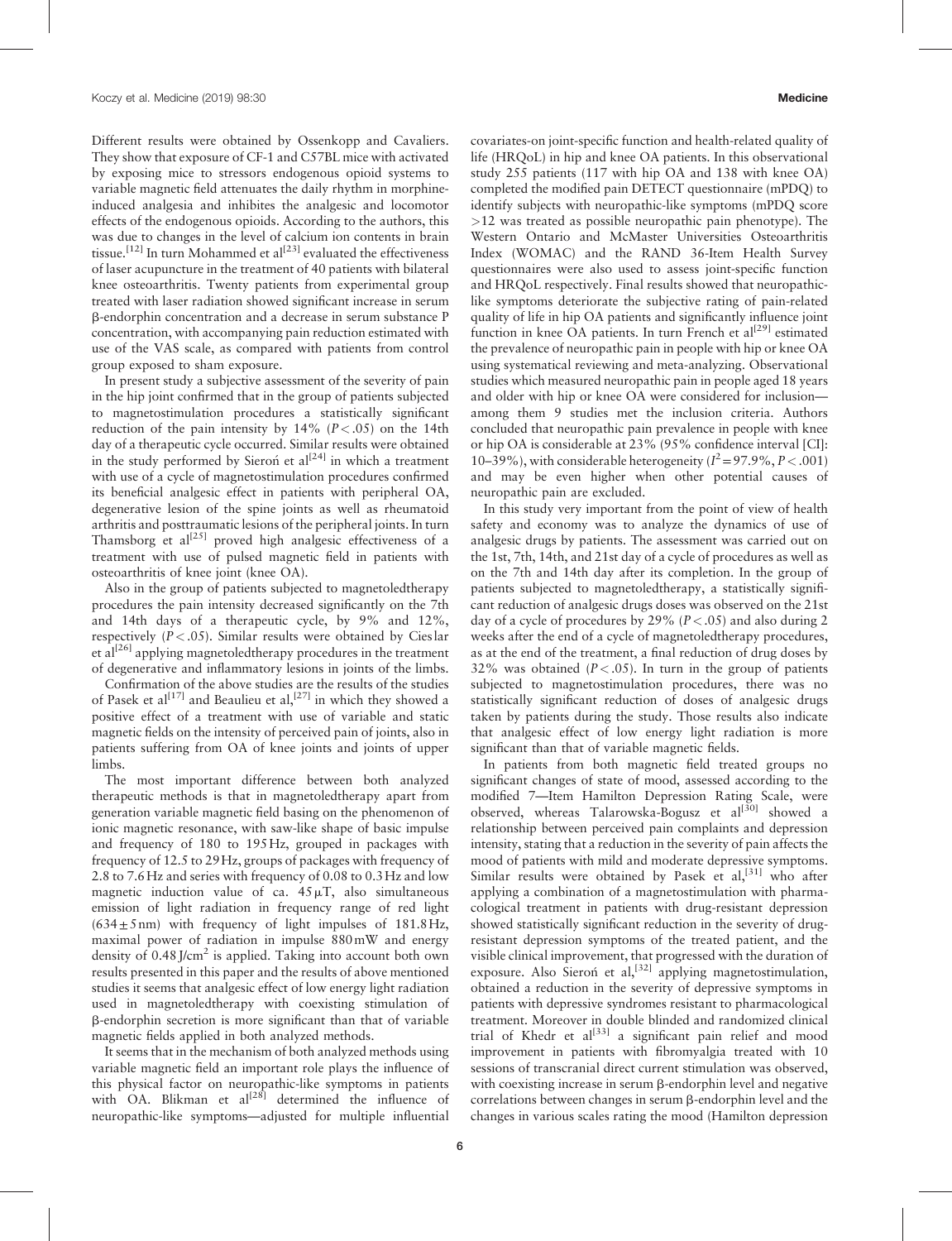and anxiety scales—HAM-D and HAM-A) and intensity of pain (widespread pain index—WPI, symptom severity of fibromyalgia —SS, and visual analogue scale—VAS).

Basing on both animal experiments and clinical trials it is suggested that  $\beta$ -endorphin plays an important role in the pathophysiology of major depressive disorder and most of the etiological theories of depression and behavioral disorders include the interaction of brain regions and neural systems with endogenous opioid systems and  $\beta$ -endorphin.  $\beta$ -endorphin inputs to regulatory pathways involving feeding behaviors, motivation, and specific types of motor activity have important implications in defining the biological foundations for specific depressive symptoms, probably due to its impact on the hypothalamic-pituitary-adrenal axis activity, as it was suggested that dysregulation of this axis may account for depressive symptoms in some individuals.<sup>[34]</sup>

It was proved that less effective coping behavior (described as the behavioral and physiological mechanisms that occur to return an organism to a basal state following stress exposure) and vulnerability to stress may have a biological basis in hypothalamic-pituitary-adrenal axis function and the modulating effects of the endogenous  $\beta$ -endorphin on the stress response.<sup>[35,36]</sup> Activation of the hypothalamic-pituitary-adrenal axis as a result of exposure to stressful stimuli mediates an adaptive response through a hormonal cascade of behavioral and physiological changes aimed at the maintenance of homeostasis in the body, among others by the secretion of corticotropin-releasing hormone (CRH) with subsequent stimulation expression of the proopiomelanocortin gene in the anterior pituitary and activation of adrenocorticotropic hormone and  $\beta$ -endorphin release.<sup>[37,38]</sup> While ACTH activates the adrenal gland to initiate the peripheral response to stress, b-endorphin attenuates the stress response among others by inhibiting secretion of CRH and blocking stressinduced nociception.<sup>[39,40]</sup>

Merenlender-Wagner et al,  $[41]$  basing on actual neurobiological and behavioral evidences suggest that  $\beta$ -endorphin neurotransmission, apart from its confirmed anti-nociceptive effect, is also involved in mediating of stress-related psychiatric disorders, depression, and posttraumatic stress disorder, probably as a modulating element of distress. This effect may occur via its interaction with the mesolimbic monoaminergic system and also by its effects on learning and memory.

In turn Bali et  $al^{[42]}$  define the important role of endogenous opioids in modulating stress-associated behavior as related to release of b-endorphins in the amygdala in response to stress that helps to cope with a stressor by inhibiting the over-activation of hypothalamic-pituitary-adrenal axis. They emphasize that application of mu opioid agonists reduces the risk of developing posttraumatic stress disorder by inhibiting fear-related memory consolidation and similarly, the release of endogenous enkephalin and nociceptin in the basolateral amygdala and the nucleus tends to produce the anti-stress effects.

Moreover the results of clinical study of Kubryak et al<sup>[43]</sup> indicated that increased blood plasma level of  $\beta$ -endorphin in patients with nonpsychotic unipolar depression after 2 weeks of treatment correlates with the positive response to therapy.

Taking into account the results of our study (in which longterm pain syndrome could be treated as a stressor) and the data presented above, it seems that the impact of variable magnetic field on the stimulation of endogenous  $\beta$ -endorphin release could be one of the most important mechanisms of both analgesic effect and improvement of mood in patients with hip OA treated with both analyzed methods of physical therapy.

### 6. Conclusions

- 1. The application of magnetostimulation and magnetoledtherapy in patients with idiopathic osteoarthritis of hip joints causes a significant increase in the concentration of plasma b-endorphins during the cycle of therapeutic procedures.
- 2. The application of magnetostimulation and magnetoledtherapy does not affect the mood of men with idiopathic osteoarthritis of the hip joint.
- 3. Magnetostimulation and magnetoledtherapy show significant analgesic activity in men with idiopathic osteoarthritis of hip joints awaiting for hip arthroplasty.
- 4. Magnetoledtherapy in spite of magnetostimulation reduces the need for analgesic drugs taking.

#### Author contributions

Conceptualization: Bogdan Koczy, Tomasz Stołtny, Jarosław Pasek, Sławomir Kasperczyk, Grzegorz Cieslar.

Data curation: Bogdan Koczy, Tomasz Stołtny, Jarosław Pasek, Maria Leksowska-Pawliczek, Szymon Czech, Monika Białkowska, Grzegorz Cieslar.

Formal analysis: Tomasz Stołtny, Jarosław Pasek, Szymon Czech, Alina Ostałowska, Sławomir Kasperczyk,Monika Białkowska.

Funding acquisition: Bogdan Koczy.

- Investigation: Bogdan Koczy, Jarosław Pasek, Maria Leksowska-Pawliczek, Szymon Czech, Alina Ostałowska.
- Methodology: Jarosław Pasek, Maria Leksowska-Pawliczek, Alina Ostałowska.

Project administration: Tomasz Stołtny, Jarosław Pasek.

Resources: Alina Ostałowska.

- Visualization: Jarosław Pasek.
- Writing original draft: Tomasz Stołtny, Jarosław Pasek, Maria Leksowska-Pawliczek, Szymon Czech, Monika Białkowska.
- Writing review & editing: Bogdan Koczy, Tomasz Stołtny, Jarosław Pasek, Sławomir Kasperczyk, Grzegorz Cieslar.

## **References**

- [1] Arden N, Nevitt MC. Osteoarthritis: epidemiology. Best Pract Res Clin Rheumatol 2006;20:3–25.
- [2] Thomas AC, Hubbard-Turner T, Wilkstrom EA, et al. Epidemiology of posttraumatic osteoarthritis. J Athl Train 2017;52:491–6.
- Prieto-Alhambra D, Judge A, Javaid MK, et al. Incidence and risk factors for clinically diagnosed knee, hip and hand osteoarthritis: influences of age, gender and osteoarthritis affecting other joints. Ann Rheum Dis 2014;73:1659–64.
- [4] Reyes C, Garcia-Gil M, Elorza JM, et al. Socio-economic status and the risk of developing hand, hip or knee osteoarthritis: a region-wide ecological study. Osteoarthritis Cartilage 2015;23:1323–9.
- [5] Chitnavis J, Sinsheimer JS, Suchard MA, et al. End-stage coxarthrosis and gonarthrosis. Aethiology, clinical patterns and radiological features of idiopathic osteoarthrosis. Rheumatology (Oxford) 2000;39:612–9.
- [6] Goldberg SH, Von Feldt JM, Lonner JH. Pharmacologic therapy for osteoarthritis. Am J Orthop 2002;31:673–80.
- [7] Berge DJ, Dolin SJ, Williams AC, et al. Pre-operative and post-operative effect of a pain management program prior to total hip replacement: a randomized controlled trial. Pain 2004;110:33–9.
- [8] Holden MA, Whittle R, Waterfield J, et al. A mixed methods exploration of physiotherapist's approaches to analgesic use among patients with hip osteoarthritis. Physiotherapy 2018;12:134–9.